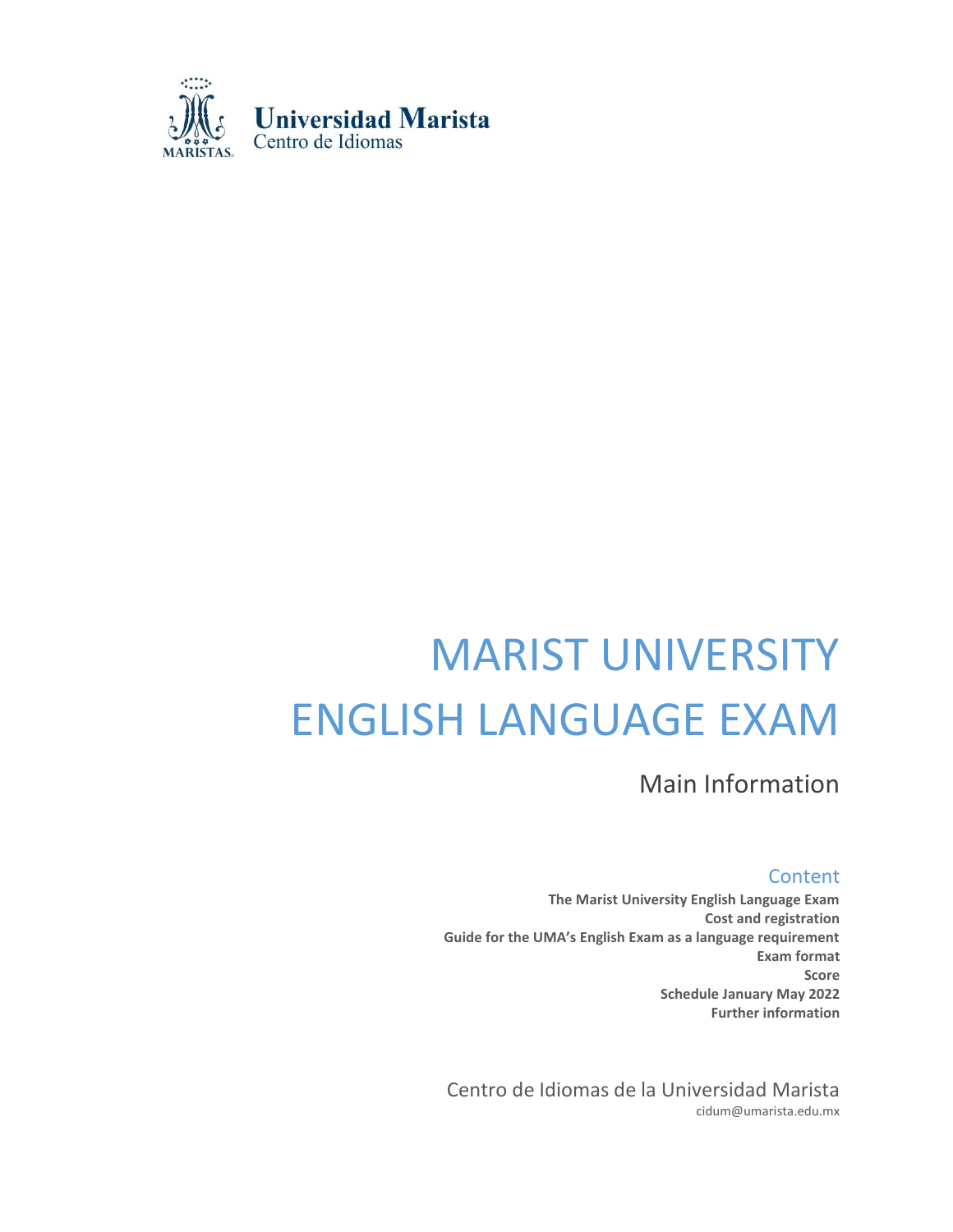

# The Marist University English Language Exam

In accordance with the Marist University's regulations, before getting a degree, students must demonstrate their proficiency in the English Language. (*Reglamento Específico para la Obtención del Título de Licenciatura, Art. 2*).

There are two ways to do it: first, you can show one of the following Diplomas: a current TOEFL (543-626 points) certificate; a First Certificate in English, a Certificate in Advanced English or higher. Also, you can show a CENNI (Certificación Nacional de Nivel de Idioma by SEP), B2 level.

Second, through the UMA's English Language Exam (which has a B2 – C1 level or 543-626 points of a TOEFL).

**Note**: Because of the pandemic produced by COVID-19 and due to the impossibility of physically returning to our University facilities (we will do so until the corresponding authorities permit us), the Language Center will offer the English exam remotely (online) and orally, on the dates and times indicated paragraphs below (**please check the Schedule August – December 2021**).

# Cost and registration

The Marist University English Language Exam has a cost of \$1 500.00 (one thousand and five hundred pesos 00/100). Ask for your OCR scan line (*línea de captura*) by email: [finanzas@umarista.edu.mx](mailto:finanzas@umarista.edu.mx)

Then, you can pay at any local branch of Banamex. **Remember to keep your payment receipt and email it to** [cidum@umarista.edu.mx](mailto:cidum@umarista.edu.mx)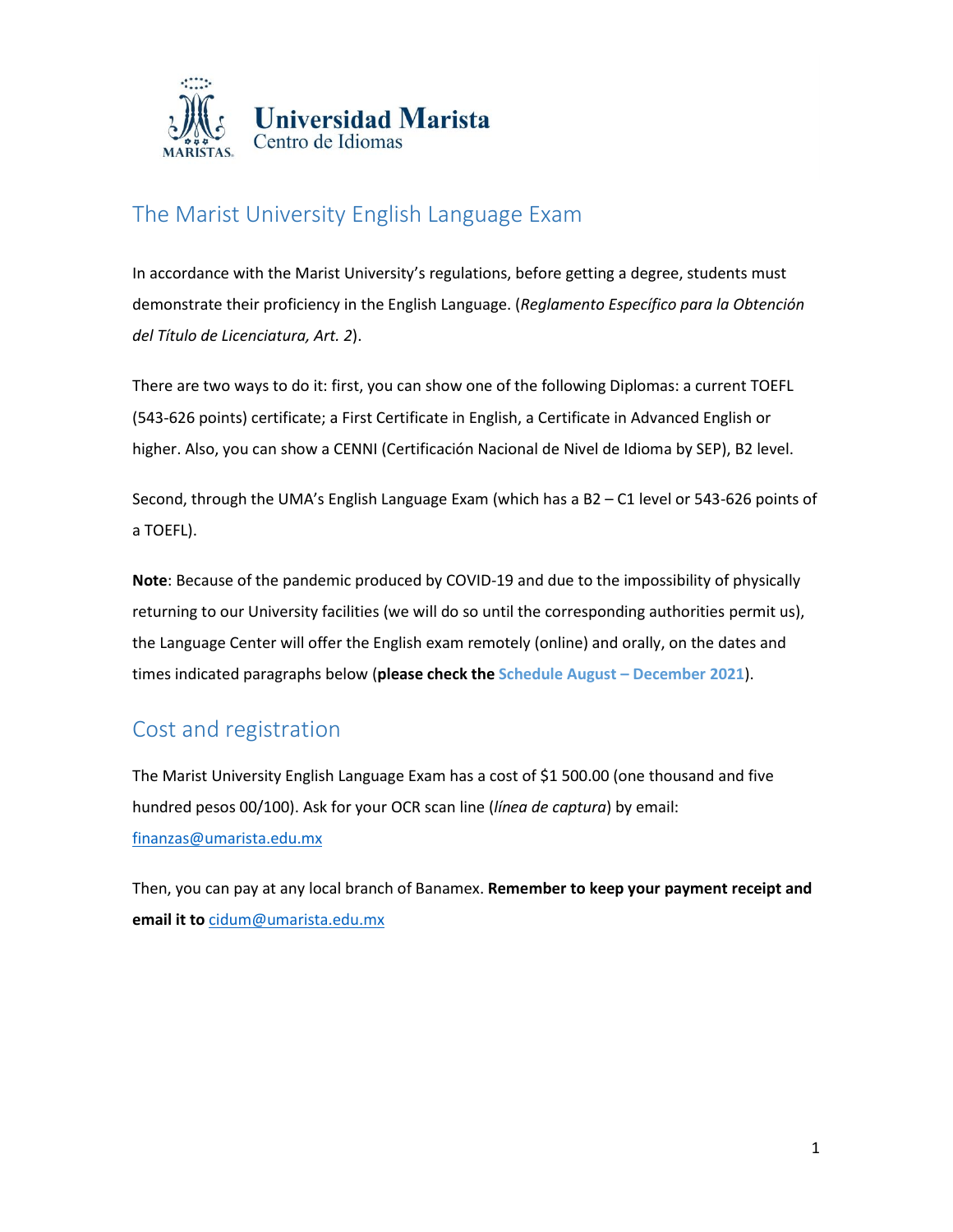

# Guide for the UMA's English Exam as a language requirement.

| Unit         | Vocabulary                                                        | Grammar                                           |
|--------------|-------------------------------------------------------------------|---------------------------------------------------|
| $\mathbf{1}$ | Phrasal Verbs: get on with; do up; clear up; go on; wear out;     | Present perfect simple and continuous.            |
|              | pick up.                                                          |                                                   |
|              | Collocations with <i>make</i> and do.                             |                                                   |
| 2            | Phrasal verbs and expressions: take up; sum up; get hold of;      | Making comparisons.                               |
|              | have a go; take risks; make up; keep a promise; not have a clue.  | Adjectives with -ed and -ing.                     |
| 3            | Travel, journey, trip and way.                                    | Past simple, past continuous and used to.         |
|              | Adjective suffixes.                                               | At, in or on in times phrases.                    |
|              |                                                                   | Past perfect simple and continuous.               |
| 4            | Food, dish and meal.                                              | So and such.                                      |
|              | Adjectives to describe restaurants.                               | Too and enough.                                   |
| 5            | Phrasal verbs: live up to; hand back; get away with; point out;   | Zero, first and second conditionals.              |
|              | put off; turn out; look back.                                     |                                                   |
|              | Vocabulary: Find out, get to know, know, learn, teach and study;  |                                                   |
|              | attend, join, take part and assist.                               |                                                   |
|              | Forming nouns from verbs.                                         |                                                   |
| 6            | Work/job; possibility/occasion/opportunity; fun/funny.            | Countable and uncountable nouns.                  |
|              | Collocations with job and work.                                   | Articles.                                         |
| 7            | Verb collocations with sporting activities.                       | Infinitive and verb $+$ -ing.                     |
|              | Look, see, watch, listen and hear.                                |                                                   |
| 8            | Verb collocations with ambition, career, experience and job.      | At, in and on in phrases expressing location.     |
|              | Play, performance and acting.                                     | Reported speech.                                  |
|              | Audience, (the) public and spectators; scene and stage.           |                                                   |
| 9            | Vocabulary: Travel                                                | Modal verbs to express certainty and possibility. |
|              | Achieve, carry out and devote.                                    |                                                   |
|              | Stay, spend and pass; make, cause and have.                       |                                                   |
| 10           | Arrive, get and reach.                                            | As and like.                                      |
|              | Phrasal verbs: come up with; pull in; hang around wit; chill out; | Modals expressing ability.                        |
|              | be up; pop into; wear out; cut down (on); come up against;        |                                                   |
|              | come up with; pick up.                                            |                                                   |
| 11           | Idiomatic expressions: rubbed shoulders with; rushed off their    | Relative pronouns and relative clauses.           |
|              | feet; being thrown in at the deep end; feeling a bit off-colour;  |                                                   |
|              | get to the bottom of; feeling very under the weather; taken       |                                                   |
|              | aback.                                                            |                                                   |
|              | Health vocabulary: illness, infection, etc.                       |                                                   |
| 12           | Avoid, prevent and protect; check, control, keep an eye on and    | Third conditional and mixed conditionals.         |
|              | supervise.                                                        | Wish, if only and hope.                           |
|              | Negative prefixes.                                                |                                                   |
| 13           | Space, place, room, area, location and square.                    | Causative have and get.                           |
|              |                                                                   | Expressing obligation and permission.             |
| 14           | Vocabulary for festivals: celebrate; commemorate; dress up;       | The passive.                                      |
|              | gather round; hold; let off; march; perform; play; wearing.       |                                                   |
|              | Suffixes to form personal nouns.                                  |                                                   |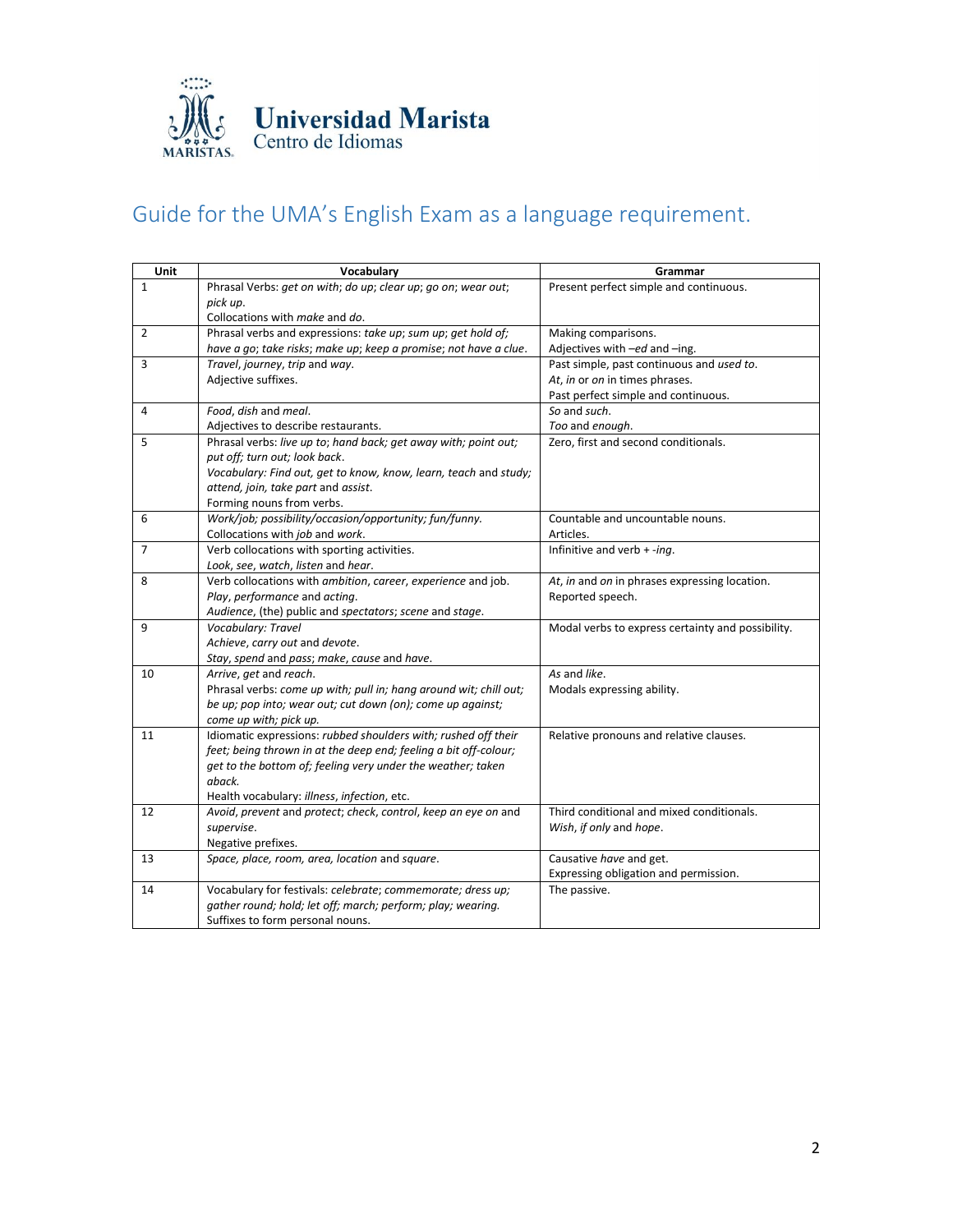

### Exam format:

**Oral**: through a chat / interview —in English—, alongside a teacher from the Language Center, which maximum duration will be 20 minutes.

Preferably, *Meet* or zoom will be used as the platform to carry out the test. To do this, you must have your institutional email account (xxx@umarista.edu.mx).

During the chat / interview different questions will be asked to give you the opportunity to demonstrate that you have an intermediate level (B2) or higher.

*Tip: In the first question, you will be asked to talk about yourself, your main activities and the city where you live. Take advantage of this opportunity!*

In order to give transparency to the exam, you must enter with the camera and microphone open and show your ID (INE or Uma´s credential)

#### Score

The result of the exam will be announced and explained to you after the jury's deliberation (maximum 1 hour later). Subsequently, the note will be given to the UMA General Secretariat.

# Schedule August - December 2021

The Marist University English Language Exam (*oral version*) is offered the last Thursday of every month (August - December 2021):

- From 4.00 to 4:30 p.m.
- From 4:30 to 5:00 p.m.
- From 5:00 to 5:30 p.m.
- From 5:30 to 6:00 p.m.
- From 6:00 to 6:30 p.m.